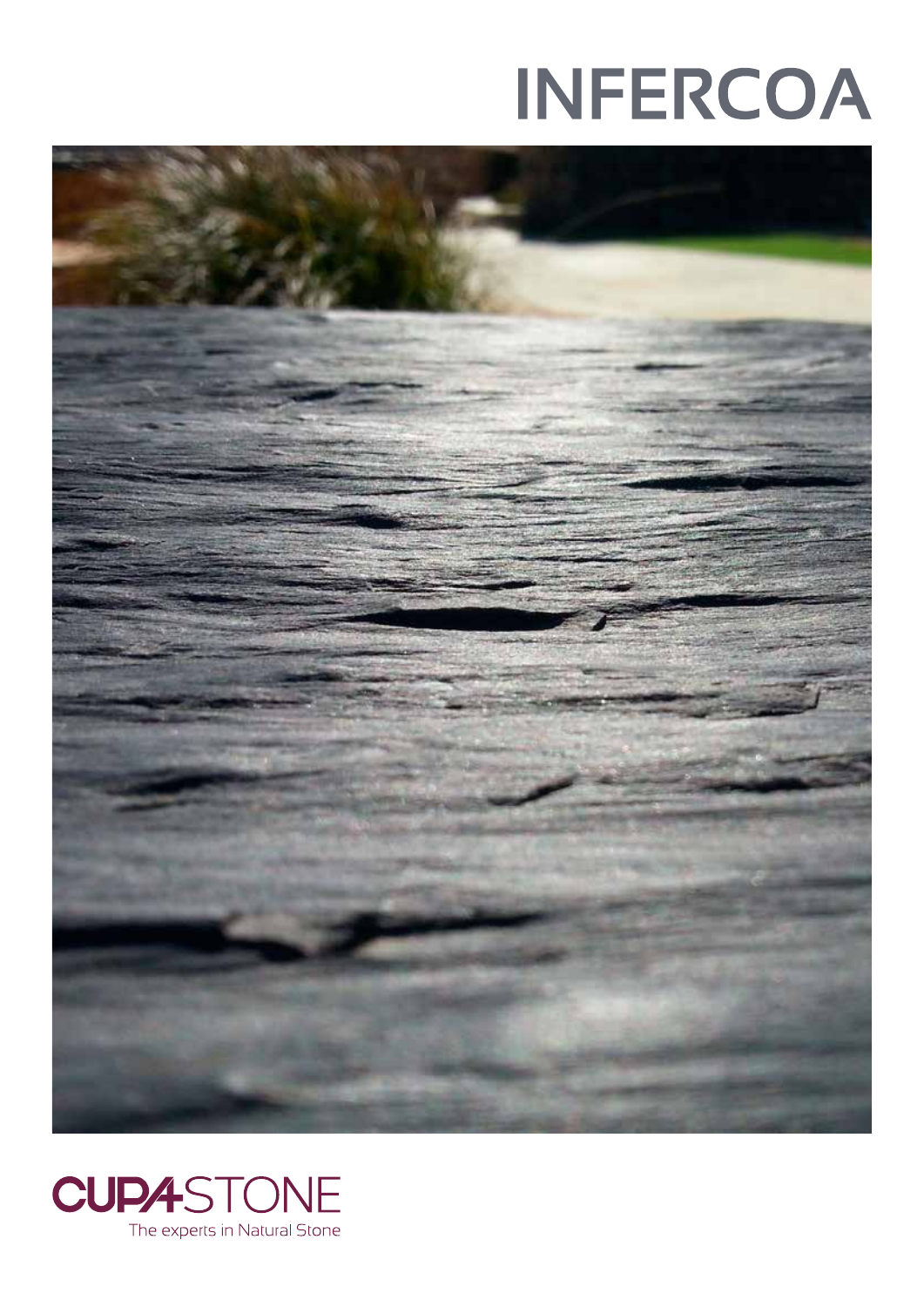# INFERCOA

INFERCOA is a unique black toned slate with a characteristic riven and natural appearance. Highly versatile, our INFERCOA slate can be used for any kind of interior or exterior applications. Unmatched resistance and natural elegance make INFERCOA the perfect choice for any project.









#### RESISTANT

- Endures harsh weather conditions: hail, ice, etc.
- A riven surface ensures a high slip resistance.
- Suitable for stone road paving.

- VERSATILE Wide range of formats and cut to size pieces available.
	- Suitable for any kind of interior or exterior application.
		- Common uses: floring, paving, facades and posts.
		- other uses: Road paving, fountains, columns, monoliths, stone paths, etc.

### ELEGANT

- Unique black toned natural slate with grey shades.
- Rugged traditional natural slate appearance.



*INFERCOA is available in several formats and sizes, please contact our natural stone experts for more information*



T. +34 986 298 300 info@cupastone.com www.cupastone.com  $f[\triangleright g]$  $[9]$  $[3+$  $[3]$  $[1n]$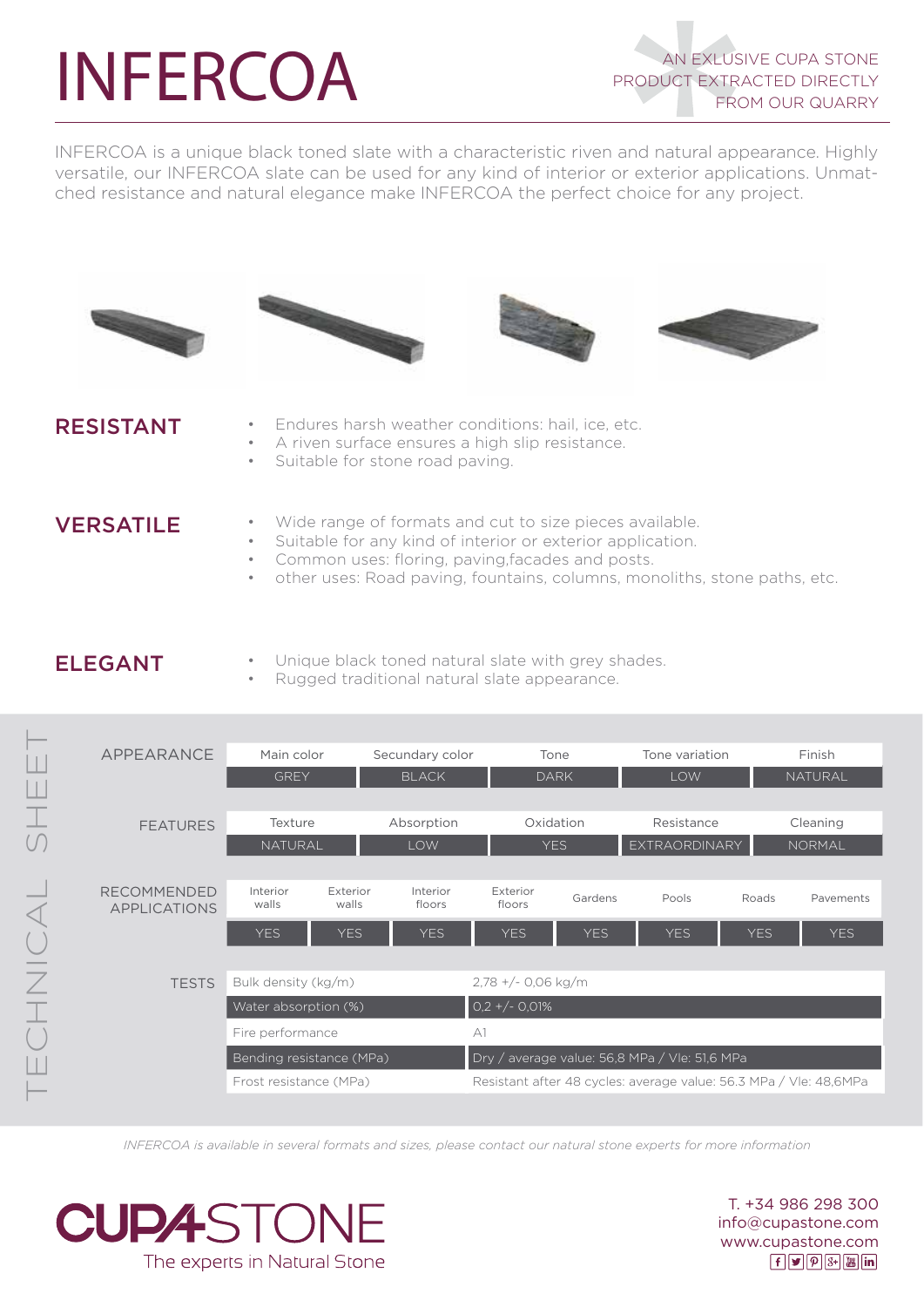

INTERIOR AND EXTERIOR DECORATION

Standard width: 6 to 8 cm Length: available up to 2,50 m Finish: Natural or Sawn

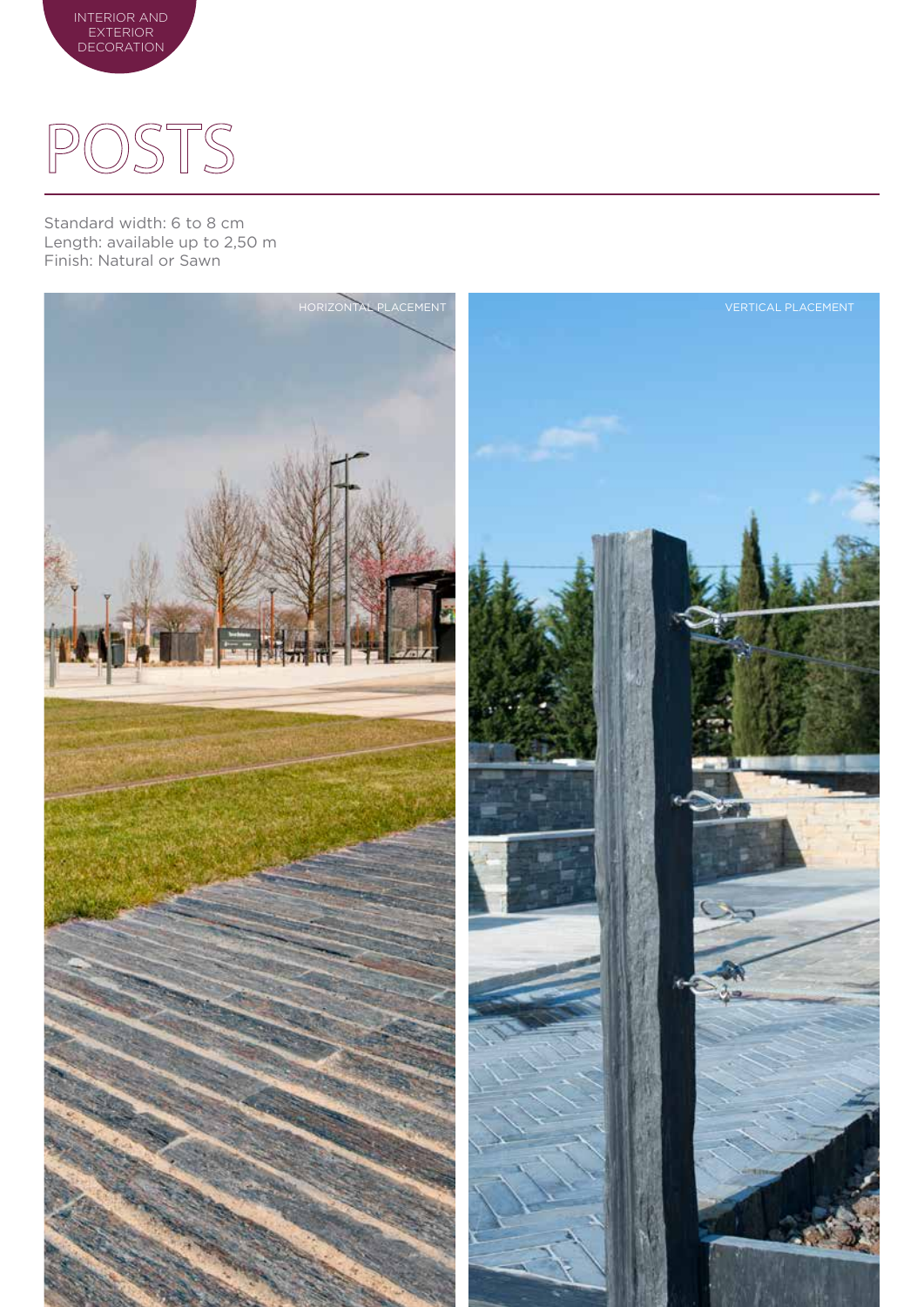

## MASSONARY

Standard width: irregular Length: Irregular Finish: Natural (1 sawn end)



Format: japanese steps (available custom size messures) Finish: natural

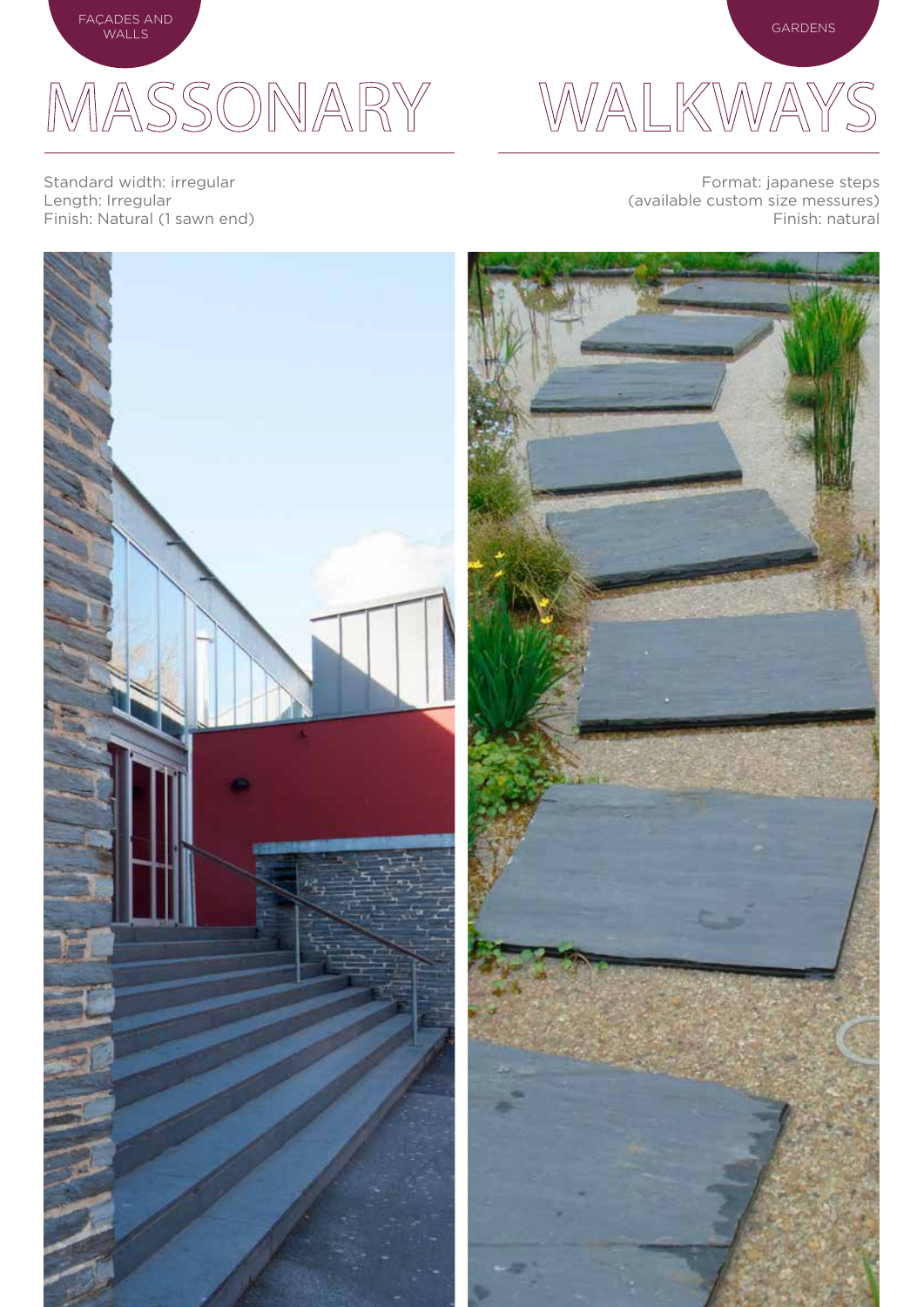



Standard width: 30 cm or 50 cm Length: available up to 2,50 m Finish: natural (sawn ends)

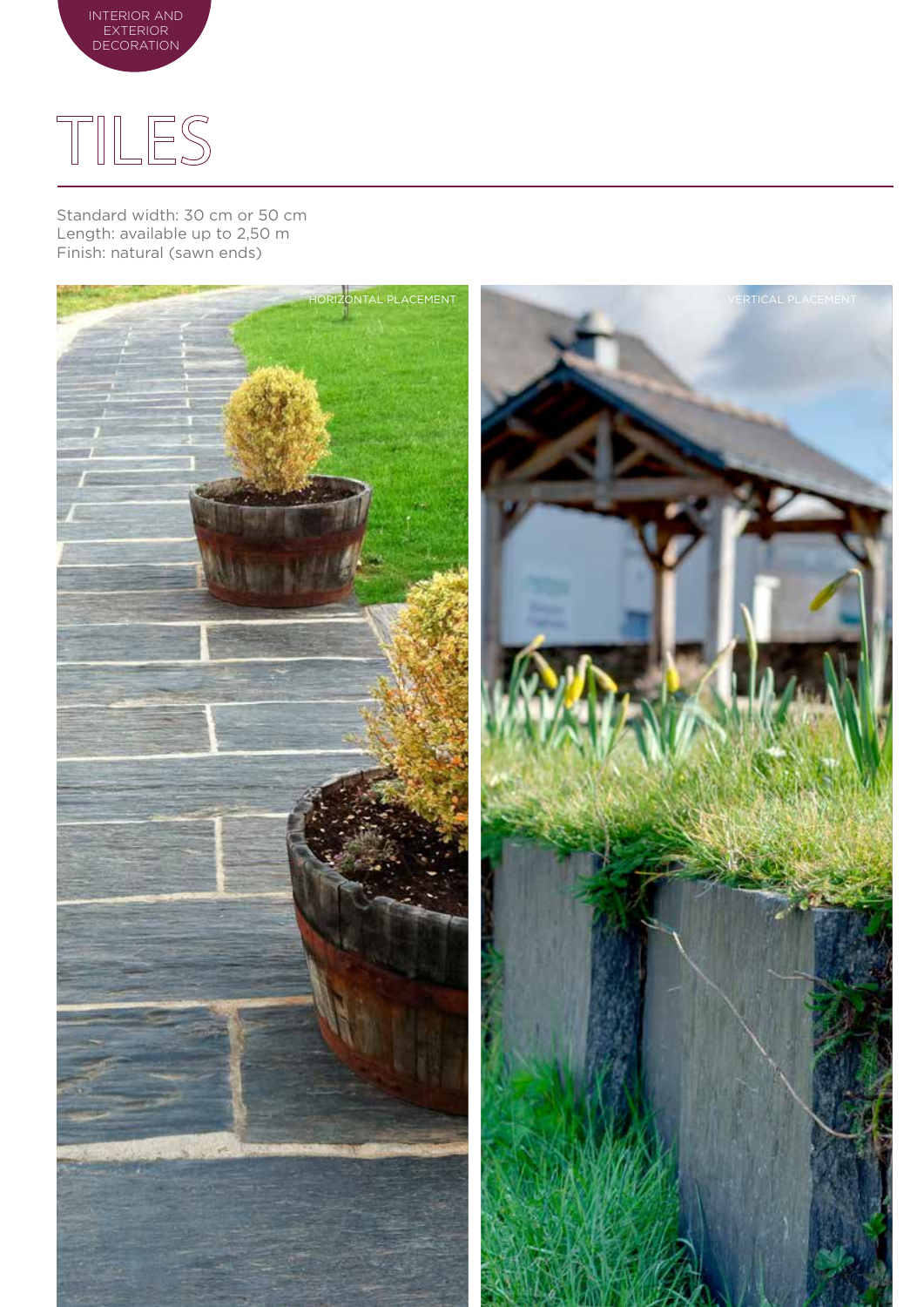



Façades, walls, edges, gabions, stairs, fireplaces... Discover the great possibilities that INFERCOA offers for interior and exterior decoration

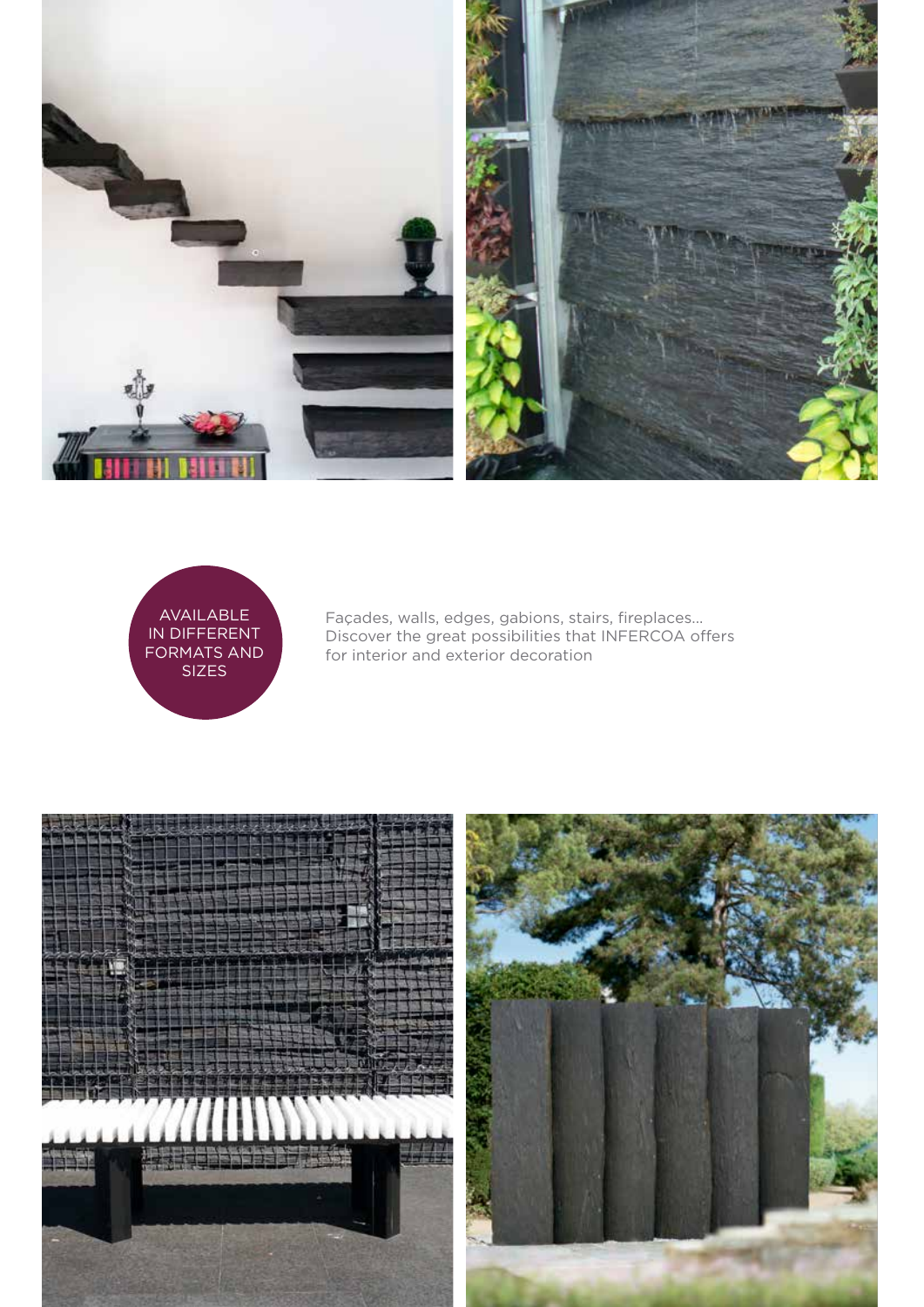

### INFERCOA, LONG - LASTING

INFERCOA is featured for its resistance to any test. This natural stone can endure the most adverse weather conditions (hailstorms, low temperatures, ice) its

high anti slip coefficient makes it an ideal product for pavements and roads (big formats and wide pavements can be placed directly on the floor).